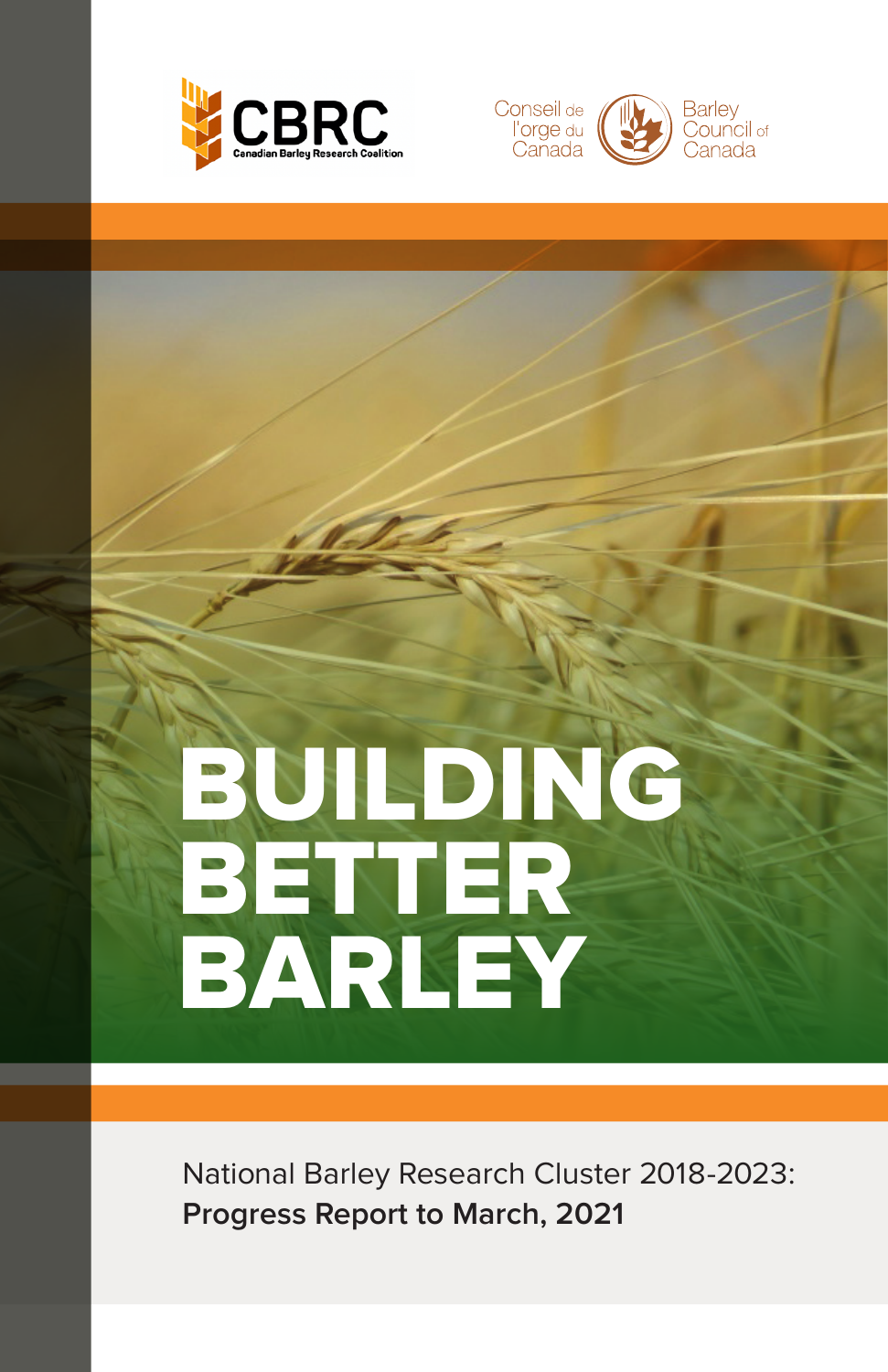# THE CLUSTER-

The cluster is a component of Agriculture and Agri-Food Canada's AgriScience program under the Canadian Agricultural Partnership. The National Barley Research Cluster brings together twelve research activities from across Canada. The overall goals of the research are to ensure that barley production remains competitive with other major crops in Canada and to improve the quality traits of Canadian barley to satisfy the diverse and evolving needs of our customers. Research areas within the cluster include variety development, agronomic productivity, disease resistance, quality and performance, and sustainability.





Canada

Danada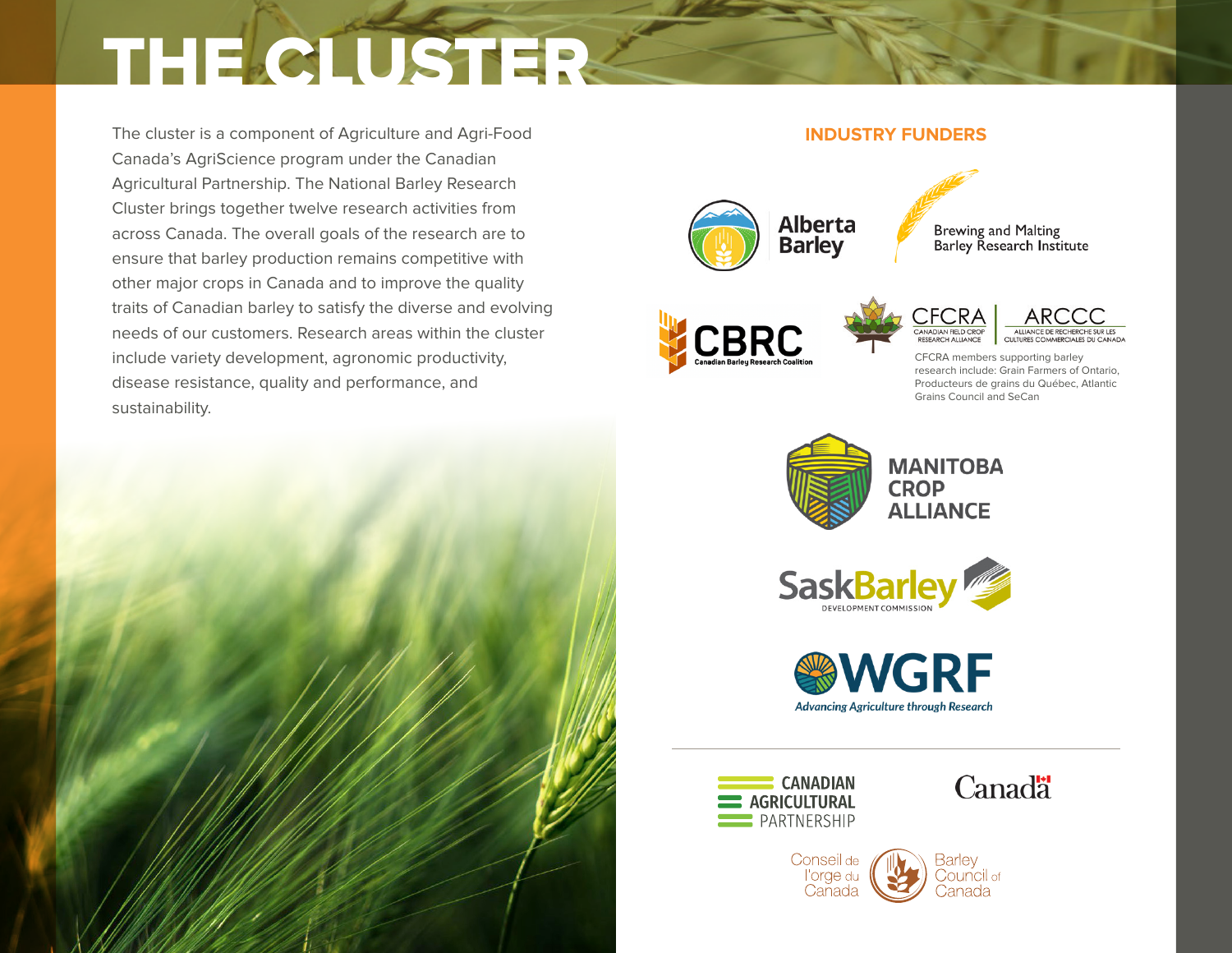# VARIETY DEVELOPMENT

# **BREEDING BARLEY FOR HIGH YIELD AND RESISTANCE TO FUSARIUM HEAD BLIGHT FOR EASTERN CANADA**

**Project lead:** Dr. Raja Khanal, Agriculture and Agri-Food Canada, Ottawa Research and Development Centre **Timeline:** 2018-2023

## **Status:** Ongoing

## **Project goals:**

- Evaluate new barley varieties that are high quality, high yielding, fusarium-resistant and also have good standability over current varieties
- Increase profitability for producers, increased competitiveness for barley in crop rotations and decreased input costs

## **Key achievements to date:**

- **AAC Bell:** two-row feed barley variety registered in 2018. Characterized by great lodging resistance for a taller variety with great straw strength, excellent yield potential in Quebec and the Maritimes, and good test weight. Marketed by SeCan with good uptake through 2020.
- **AAC Ling:** two-row feed barley variety registered in 2018. Characterized by good lodging resistance, high seed weight, and excellent yields in Quebec and the Maritimes. Marketed by SeCan with good uptake through 2020. Has been evaluated by a Quebec maltster for their craft malting industry.
- **AAC Madawaska:** two-row feed barley variety registered in 2019. Characterized by high yield and good lodging resistance for eastern Canada. Marketed by Eastern Grains Inc.
- Submitted two barley lines to the Office of Intellectual Property & Commercialization (OIPC) in February 2020 for germplasm disclosure.
- o Advanced line CH2909-162-95, a two-row hulless barley variety with higher beta-glucan content and protein than check cultivars received support for registration from the Atlantic Registration Committee for Cereal Crops (ARCCC).
- o Elite line CH2730-60, a six-row feed barley with good yield and improved fusarium head blight resistance, received support for registration from the Quebec Recommending Committee for Cereal (QRCC).
- Submitted two barley lines to the Office of Intellectual Property & Commercialization (OIPC) in February 2021 for germplasm disclosure.
- o OB2705n-11, a shorter hulless six-row feed barley with good yield, that received support from the Ontario variety and recommending committee.
- o OB2930-35, a six-row hulled feed barley with high yield potential and improved foliar disease resistance, that received support for registration from the Ontario variety and recommending committee.
- o CH1009-1, a two-row hulled feed barley with high yield potential and moderate susceptibility to fusarium head blight. Support for registration was received from the Quebec variety registration and recommending committee.

# **NOTES FROM OUR RESEARCHERS**

"ONE OF THE FAVORITE THINGS ABOUT PLANT BREEDING IS SEEING PRODUCERS ADOPT THESE NEW AND IMPROVED VARIETIES." DR. RAJA KHANAL

"THIS ACTIVITY WAS, IS AND WILL ALWAYS BE IMPORTANT, SINCE A NEW STREAM OF BARLEY CULTIVARS IS CONTINUOUSLY REQUIRED." DR. ANA BADEA

"THIS PROJECT IS ESSENTIAL TO PRODUCE THE NEXT GENERATION OF VARIETIES THAT WILL ... REPLACE THE CURRENT SET OF NEW VARIETIES."

DR. AARON BEATTIE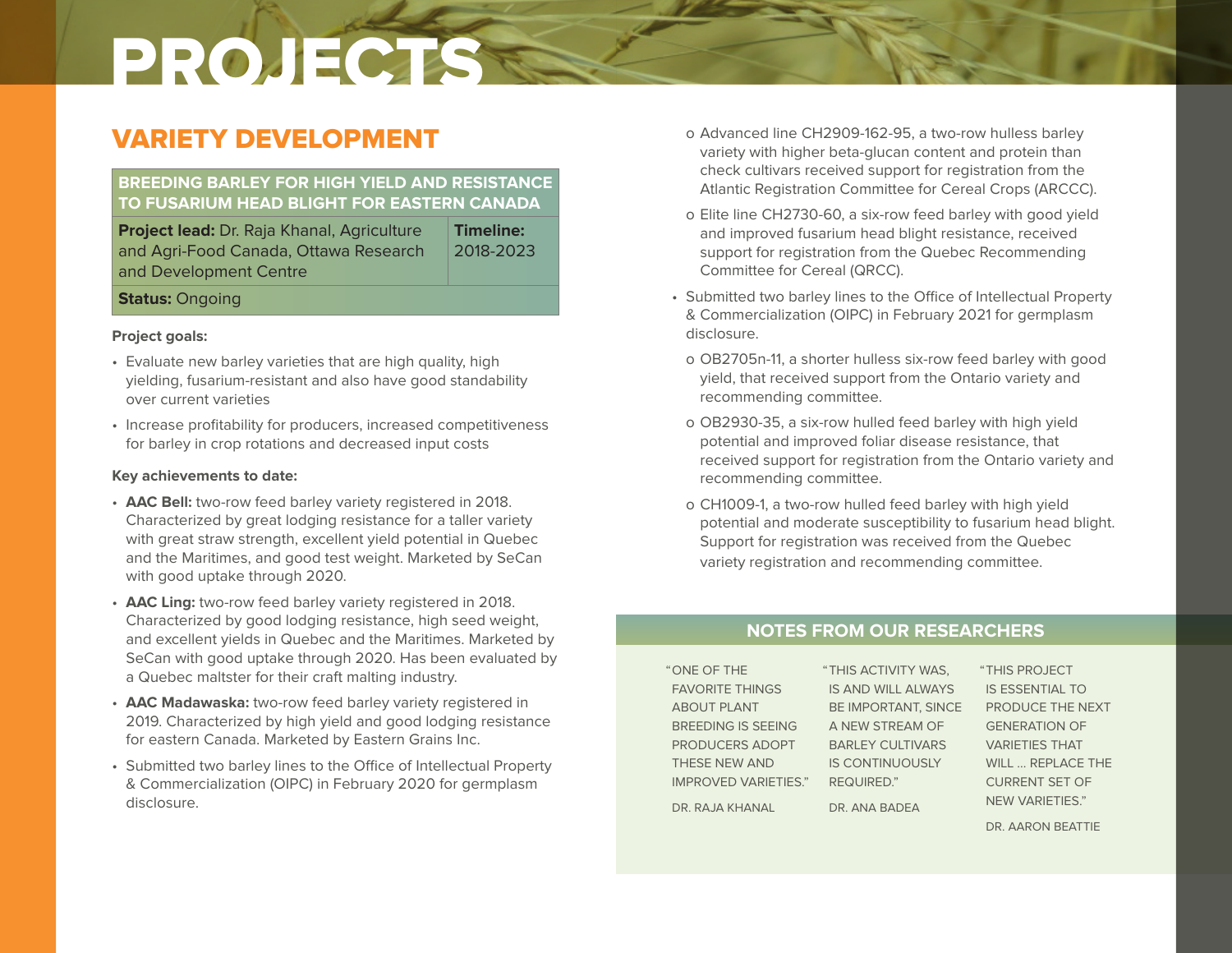## VARIETY DEVELOPMENT (CONTINUED)

## **BREEDING MALTING AND FOOD BARLEY VARIETIES FOR WESTERN CANADA**

**Project lead:** Dr. Ana Badea, Agriculture and Agri-Food Canada, Brandon Research and Development Centre **Timeline:** 2018-2023

## **Status:** Ongoing

### **Project goals:**

- Create new barley varieties for western Canada with better protection from biotic and abiotic stresses, higher yields and greater marketability
- Increase profitability for producers and end users

### **Key achievements to date:**

- Previously released variety, AAC Connect, seeing commercial success with placement on CMBTC's 2018-19 Recommended Malting Barley Variety List, receiving US Plant Variety Protection in February 2020, and appearing on the American Malting Barley Association (AMBA) Recommended Malting Barley Variety List in 2020.
- TR17255, a two-row hulled malt variety with an attractive highenzyme malting profile for adjunct brewing, received full support for registration at the 2019 Prairie Recommending Committee for Oat and Barley (PRCOB), and has been licensed to Canterra Seeds. It is seen as a replacement for AC Metcalf.
- TR18262, a two-row feed variety with an above average disease package including lower deoxynivalenol (DON) levels, received full support for registration at the 2019 PRCOB. Licensing bids were open again in 2020-21.
- Advanced malt barley lines TR18257 and TR18258, and feed line TR19268 received full support for registration at the 2020 PRCOB. Support for interim registration was also received for TR13255 due to interest from the Canadian distilling industry in its desirable nonglycosidic nitrile (non-GN) trait.
- Sequenced and assembled the reference genome for the first Canadian barley cultivar, AAC Synergy, and published associated data.

## **BREEDING TWO-ROW MALT, FEED AND FOOD VARIETIES**

| Project lead: Dr. Aaron Beattie,                      | <b>Timeline:</b> |
|-------------------------------------------------------|------------------|
| University of Saskatchewan Crop<br>Development Centre | 2018-2023        |
| <b>Status: Ongoing</b>                                |                  |

### **Project goals:**

- Improve current two-row barley varieties for established markets and develop new varieties to capitalize on opportunities in new and emerging markets.
- Ensure barley remains a viable crop within producers' rotations while providing value to maltsters, brewers, and the feed and food industries.

- **CDC Valdres:** two-row hulless food barley variety registered with CFIA (reg. #8955) in March 2020. Characterized by very high beta-glucan content, good yield, strong short straw, excellent threshability and grain plumpness, and a good disease package. Marketed by Tomtene Seed Farm.
- **CDC Renegade:** two-row hulled forage variety registered with CFIA (reg. #9225) March 2021. Smooth awn variety with high forage yield potential, good grain yield and physical grain quality, improved forage quality, short straw and a mixed disease package. Marketed by SeCan.
- Received registration support for TR17163 (2019) and TR19175 (2021). Both two-row hulled feed barley varieties with high yield potential, good lodging resistance, similar grain quality, and intermediate to moderate resistance to tested diseases. Marketed by SeCan.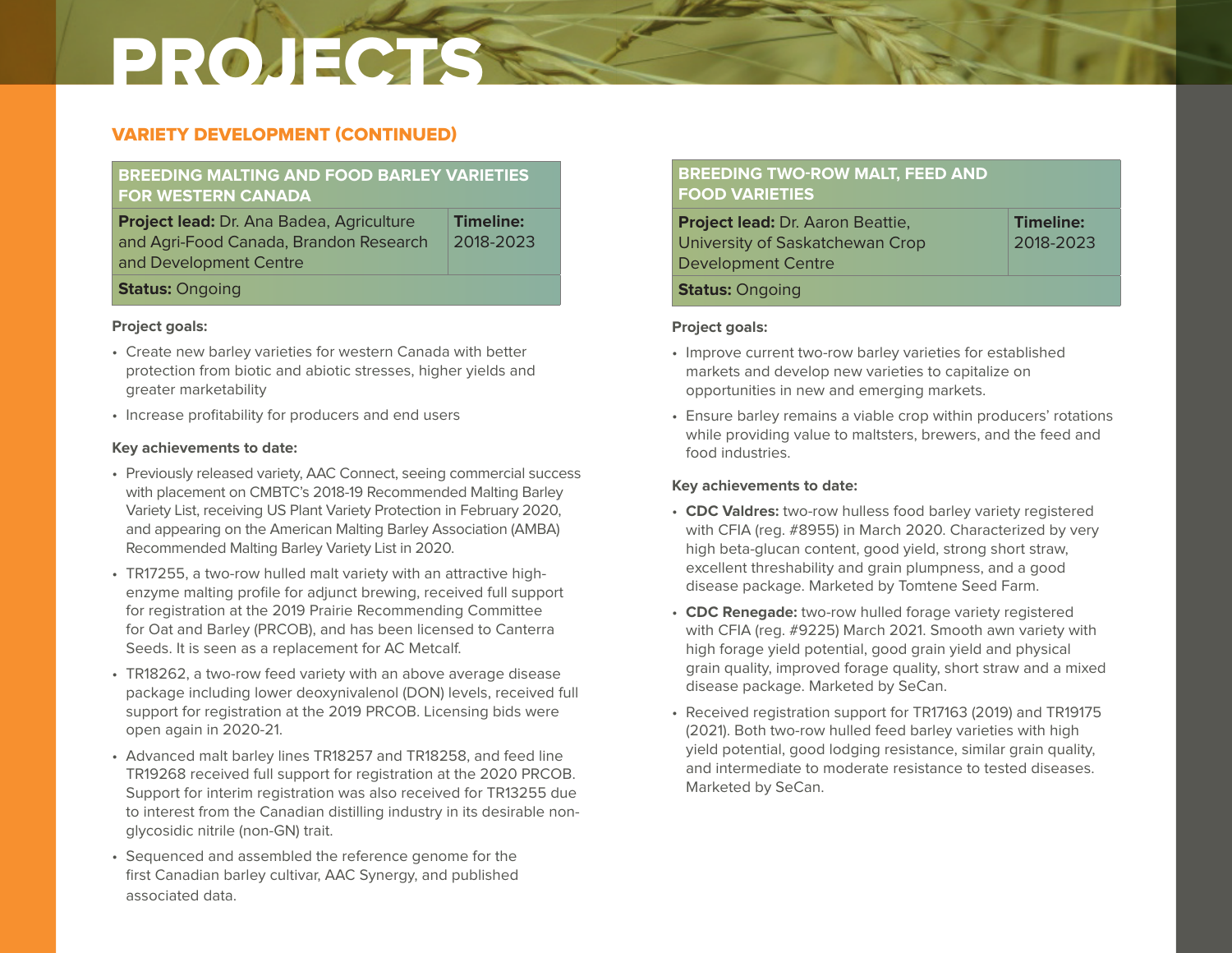## VARIETY DEVELOPMENT (CONTINUED)

# **CROPSNPS: AN ULTRA-LOW COST GENOTYPING APPROACH IN BARLEY**

**Project lead:** Dr. François Belzile, Université Laval

**Timeline:** 2018-2023

## **Status:** Ongoing

### **Project goals:**

• Develop low-cost, medium-coverage genotyping tools for barley that will reduce genotyping costs, speed up the usage of DNA markers by breeders, and enhance our ability to select superior lines in response to a changing climate and other emerging threats.

## **Key achievements to date:**

- Developed consensus genetic maps for barley containing information that will be relevant and useful to the respective research communities.
- "NanoGBS" Success proof-of-concept for a miniaturization of the GBS genotyping process published in February 2020. Expected to contribute to reducing plastic use and cost per sample for BGS library preparation, which will facilitate adoption of marker applications where high throughputs and costs are currently limiting.
- Map data will also be uploaded onto crop-specific databases to ensure it is widely available to researchers.

# **NOTES FROM OUR RESEARCHERS**

| "THERE IS A LOT OF         | <b>"PROMOTING BARLEY</b>  | "THE CAMARADERIE                      |
|----------------------------|---------------------------|---------------------------------------|
| <b>ENERGY, EXCITEMENT</b>  | AS A HEALTHY              | OF WORKING WITH                       |
| <b>AND PASSION</b>         | <b>INGREDIENT FOR</b>     | <b>COLLEAGUES AND</b>                 |
| <b>AROUND BARLEY</b>       | FEED COULD                | PRODUCERS ON BARLEY                   |
| AND THE PRODUCTS           | POTENTIALLY OPEN          | AND ADDRESSING                        |
| <b>MADE FROM IT - THAT</b> | UP A MARKET OF            | <b>PRODUCTION AND DISEASE</b>         |
| <b>MAKES WORKING</b>       | <b>25 MILLION PIGLETS</b> | <b>ISSUES HAS BEEN INSPIRING</b>      |
| WITH THIS CROP A           | <b>ANNUALLY IN</b>        | AND IS SOMETHING THAT I               |
| LOT OF FUN."               | CANADA ALONE."            | <b>TRULY CHERISH."</b>                |
| DR. AARON BEATTIE          | DR. RUURD T. ZIJLSTRA     | DR. THOMAS KELLY<br><b>TURKINGTON</b> |

# **PHENOTYPING BARLEY BREEDING LINES AND GERMPLASM FOR DISEASE RESISTANCE**

| <b>Project lead:</b> Dr. Thomas Kelly Turkington, | Timeline: |
|---------------------------------------------------|-----------|
| Lacombe Research and Development                  | 2018-2023 |
| Centre, Agriculture and Agri-Food Canada          |           |

## **Status:** Ongoing

## **Project goals:**

• Help develop barley varieties with increased disease resistance, in order to decrease biotic production risks, improve crop yields and quality, lower production costs, reduce pesticide inputs and ultimately lead to more marketable products.

- Conducted large scale Co-op Trials throughout Alberta in which inoculated materials were grown and screened for disease resistance. Data from these trials will be used to inform further trials and proposals for advanced registration of lines.
- Inoculated, grew out and screened material from western Canadian breeding programs and cooperative test trials at AAFC Lacombe's scald, spot-form and net-form net blotch nurseries.
- Set up a pilot spot blotch nursery at AAFC Lacombe.
- Coordinated with FCDC Lacombe to screen materials for resistance to loose and covered smut using growth room facilities. Accessing these growth rooms allowed for inoculation and growth of material that otherwise wouldn't have occurred due to COVID-19 restrictions.
- Coordinated with Alberta Agriculture and Forestry (AAF) to screen for scald resistance at the Crop Development Centre North (CDCN) location. AAF was able to conduct their large scale scald nursery screening for the western cooperation test trials when COVID-19 restrictions prevented AAFC Lacombe's large-scale scald nursery from proceeding.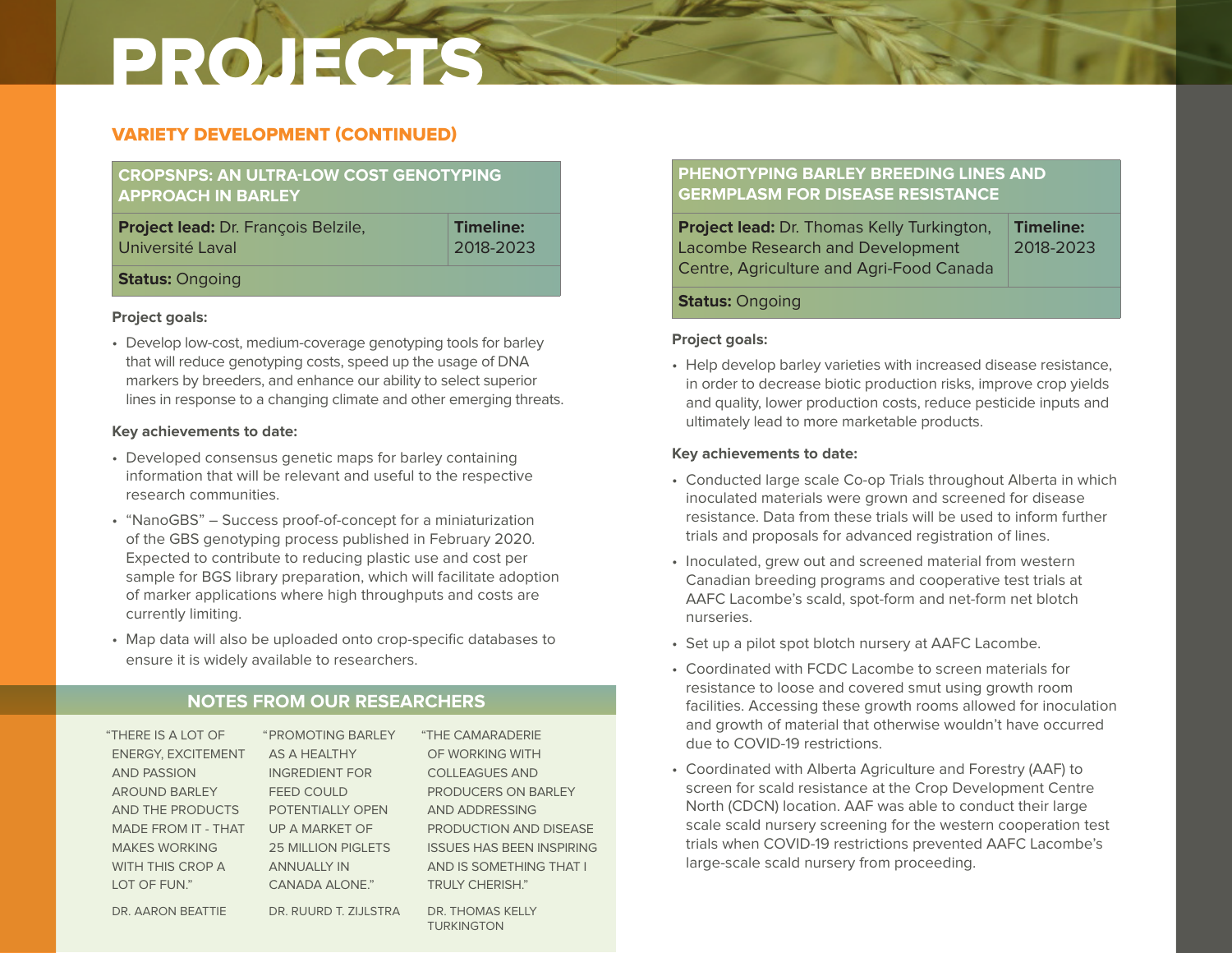# FEED BARLEY

| <b>ENHANCING THE COMPETITIVE VALUE OF BARLEY</b><br><b>IN SWINE DIETS</b> |  |
|---------------------------------------------------------------------------|--|
| ________________                                                          |  |

**Project lead:** Dr. Ruurd T. Zijlstra, University of Alberta

**Timeline:** 2019-2023

## **Status:** Ongoing

## **Project goals:**

- Increase the competitiveness of barley for swine diets by substantiating how and why barley provides value-added benefits to swine as more than just a source of energy.
- Nurture increased demand for barley as an ingredient in swine feed.

## **Key achievements to date:**

- Assessed the effects of the varying chemical compositions (amylose, beta-glucan and fibre) of barley cultivars on digestibility in pigs. Concluded that whole grains high in fermentable fibre (i.e. beta-glucan) in certain barley cultivars decreased the diet digestibility of phosphorus and calcium.
- Assessed the digestibility of nutrients and growth performance for pigs fed different fermentable carbohydrates. Concluded that steam-explosion did not increase the nutrition value of barley, but that replacing wheat with barley maintained growth performance in weaned pigs.

# **NOTES FROM OUR RESEARCHERS**

"WORKING TOGETHER IN A VERY FUNCTIONAL NETWORK OF SCIENTISTS ALLOWS US TO BE EXTREMELY EFFECTIVE WITH THE FUNDS WE ARE GIVEN. THE COLLABORATIVE NATURE OF BARLEY RESEARCHERS IS QUITE SPECIAL AND BEING INVOLVED WITH THIS GROUP IS VERY REWARDING."

JAMES TUCKER

# DISEASE MANAGEMENT

**BARLEY PATHOGEN VARIATION AND SURVEILLANCE: IMPLICATIONS FOR MANAGING HOST RESISTANCE AND FUNGICIDES**

| <b>Project lead:</b> Dr. Thomas Kelly Turkington, | Timeline: |
|---------------------------------------------------|-----------|
| Lacombe Research and Development                  | 2018-2023 |
| Centre, Agriculture and Agri-Food Canada          |           |

## **Status:** Ongoing

## **Project goals:**

• Build a better understanding of pathogen variation, to help breeders develop resistant varieties and integrated strategies to prolong the effectiveness of host resistance and fungicide applications.

- Gathered data related to the prevalence and severity of existing barley diseases, including Ramularia leaf spot caused by *Ramularia collo-cygni* and genotypic and pathogenic diversity in the spot blotch pathogen from the prairie region.
- Gathered current information on shifts in race frequency for scald or net blotch in central Alberta and stripe rust in North America, collected isolates and net-form net blotch isolates to use in breeding and made progress on identifying resistant genes to these diseases.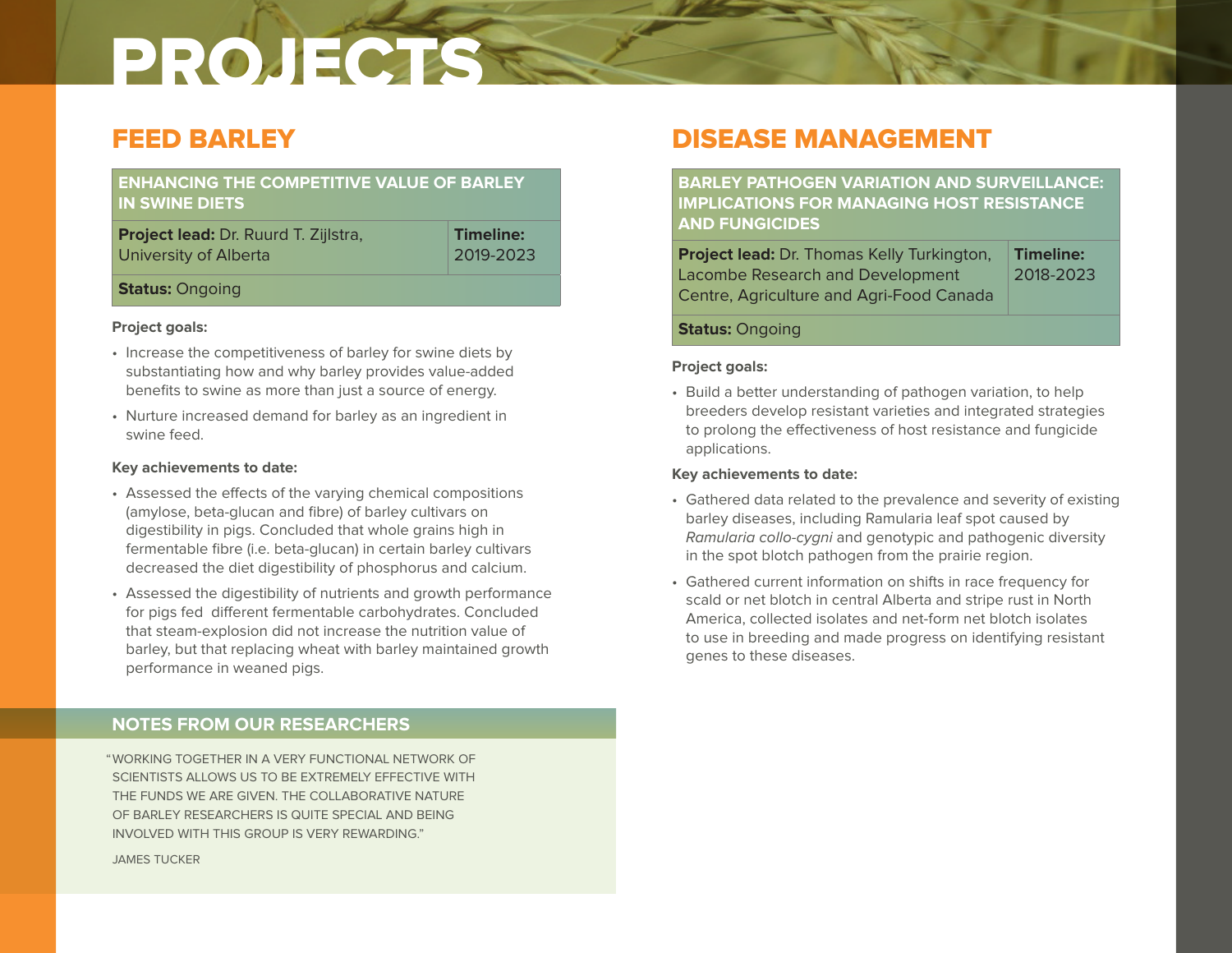# DISEASE MANAGEMENT (CONTINUED)

## **DEVELOPING BARLEY GERMPLASM WITH IMPROVED RESISTANCE TO FUSARIUM HEAD BLIGHT AND OTHER BIOTIC STRESSES FOR WESTERN CANADA**

**Project lead:** James Tucker, Agriculture and Agri-Food Canada, Brandon Research and Development Centre **Timeline:** 2018-2023

## **Status:** Ongoing

#### **Project goals:**

• Improve competitiveness of malting and food barley varieties for western Canada by improving resistance to fusarium head blight, cereal leaf diseases and other biotic stresses that currently affect barley production.

## **Key achievements to date:**

- Three large disease nurseries (FHB, leaf disease, and stem rust) were conducted at Brandon, MB, and a network of pathologists were used to characterize resistance levels of materials for breeding programs.
- Multi-location testing of FHB was successful at two to three auxiliary locations annually (Ottawa, Morden, and Charlottetown).
- Canadian lines were also evaluated internationally with several entries showing relatively low DON levels compared to American breeding materials.
- Breeders and users in cooperative testing systems obtained high quality pathology data within a time frame where they could employ it for advancement decisions. Several new potential resistance sources have been identified for multiple diseases, and continue to be evaluated.

# **NOTES FROM OUR RESEARCHERS**

"MORE AND MORE BREWERS BELIEVE THAT MALT MADE FROM A PARTICULAR VARIETY OF BARLEY CONTRIBUTES UNIQUE FLAVOURS TO THEIR BEER."

DR. YUESHU LL

# MALTING & BREWING

# **EXAMINING AND DEFINING FLAVOURS AND AROMAS IN MALTING BARLEY VARIETIES**

| Project lead: Dr. Yueshu Li,                    | Timeline: |
|-------------------------------------------------|-----------|
| <b>Canadian Malting Barley Technical Centre</b> | 2018-2022 |
| <b>Status:</b> Ongoing / extended for one year  |           |

### **Project goals:**

• Help the industry fully understand the sensory and flavour profile of different malting barley varieties and identify which sensory attributes (flavours and aromas) in beer are benefited by specific barley characteristics.

- Sourced several barley varieties from three locations across the Prairies. Quality analysis, micro- and pilot malting and pilot brewing trials were conducted. Physical and chemical analysis was conducted on the malts, wort and beer produced, along with sensory evaluation of the beer.
- Preliminary results showed significant differences among barley quality, malt quality and brewhouse performance due to variety and growing region.
- Several volatile organic compounds (VOCs) are known in beer and expected to contribute to the overall aroma and flavour of beer. Of the compounds measured about half showed at least one source of variation to be signification between variety, location and their interaction in preliminary results.
- Initial descriptive sensory analysis of the wort and beer showed no difference in sensory attributes evaluated by panelists, despite the statistically significant differences detected by instrumental methods. Additional sensory parameters and measures to improve flavour standard accuracy, as well as additional training to strength panelist proficiency are being explored.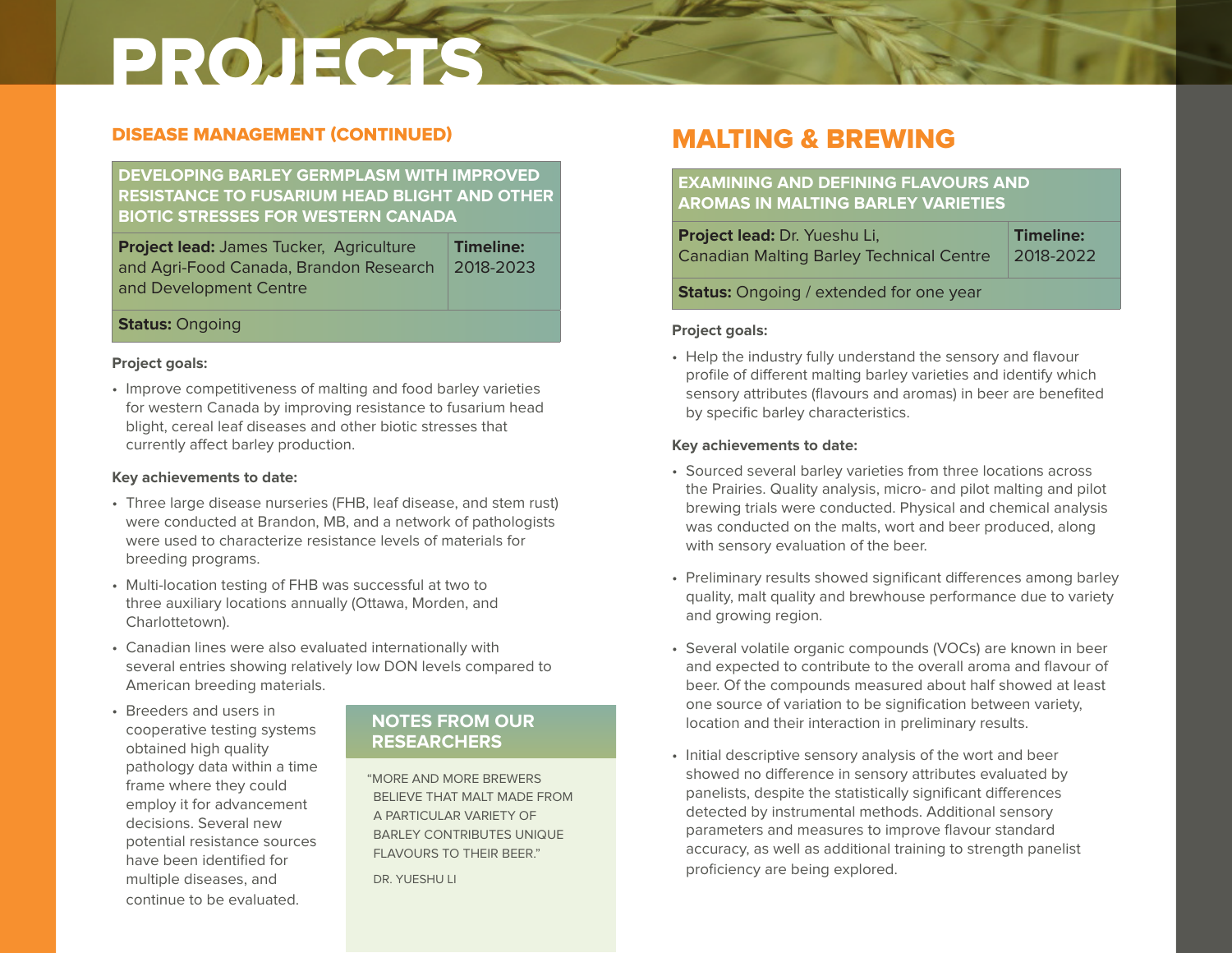# MALTING & BREWING (CONTINUED)

# **IMPROVING MALT BARLEY'S PERFORMANCE FOR THE BREWING PROCESS**

**Project lead:** Dr. Yueshu Li, Canadian Malting Barley Technical Centre **Timeline:** 2018-2022

**Status:** Ongoing / extended for one year

## **Project goals:**

- Help the industry understand how Premature Yeast Flocculation (PYF) works in order to help Canadian malting and brewing companies avoid production loss and will provide the entire malting barley value chain with better testing methods.
- Encourage more barley to be selected for malting use, particularly in years with less favourable growing conditions.

## **Key achievements to date:**

- Conducted micro-malting and pilot scale malting trials on samples of different barley varieties infected with fusarium head blight or spot blotch pathogens. DON accumulation in the raw barley and produced during malting were analysed. Conclusions are that its not only the pathogen, but also the processing conditions to which the barley is exposed that plays a big role in the formation of PYF.
- o Preliminary results indicated that fusarium can become active again at steep and during germination leading DON production, which is why DON levels in finished malt can be higher than that in the raw barley.
- Developed a rapid PFY test method fordetecting PYF in brewing that offers significant improvement over the old detection method (ASBC's Yeast 14 PYF Detection Technique) in testing time, wort preparation procedure and yeast requirement.

# CROP MANAGEMENT

**REDUCING THE IMPACT OF FUSARIUM HEAD BLIGHT IN BARLEY THROUGH IN-CROP MANAGEMENT STRATEGIES**

| <b>Project lead:</b> Dr. Thomas Kelly Turkington, | Timeline: |
|---------------------------------------------------|-----------|
| Lacombe Research and Development Center,          | 2018-2023 |
| <b>Agriculture and Agri-Food Canada</b>           |           |

**Status:** Ongoing / 2020-2021 field season pushed to 2021-2022

## **Project goals:**

- Determine how we can better reduce FHB and potential mycotoxin contamination in barley and ultimately improve the quality of the resulting malt.
- Make barley a more attractive cropping option for producers and improve the end product for maltsters.

- Assessed the impact and interactions of water volume, seeding rate, and fungicide application timing on FHB development, barley productivity and DON contamination and assessed whether dual applications of fungicide provide additional benefits in relation to FHB development, barley productivity and DON contamination.
- In general, initial results showed grain plumpness and 1000 kernel weight increased slightly with increasing water volume, decreased slightly with increasing seeding rate, and were slightly higher for fungicide-treated grain than the untreated control. However, site specific differences were observed across all parameters and continue to be investigated.
- Continued malt quality assessments in order to generate data for final outcomes of project.